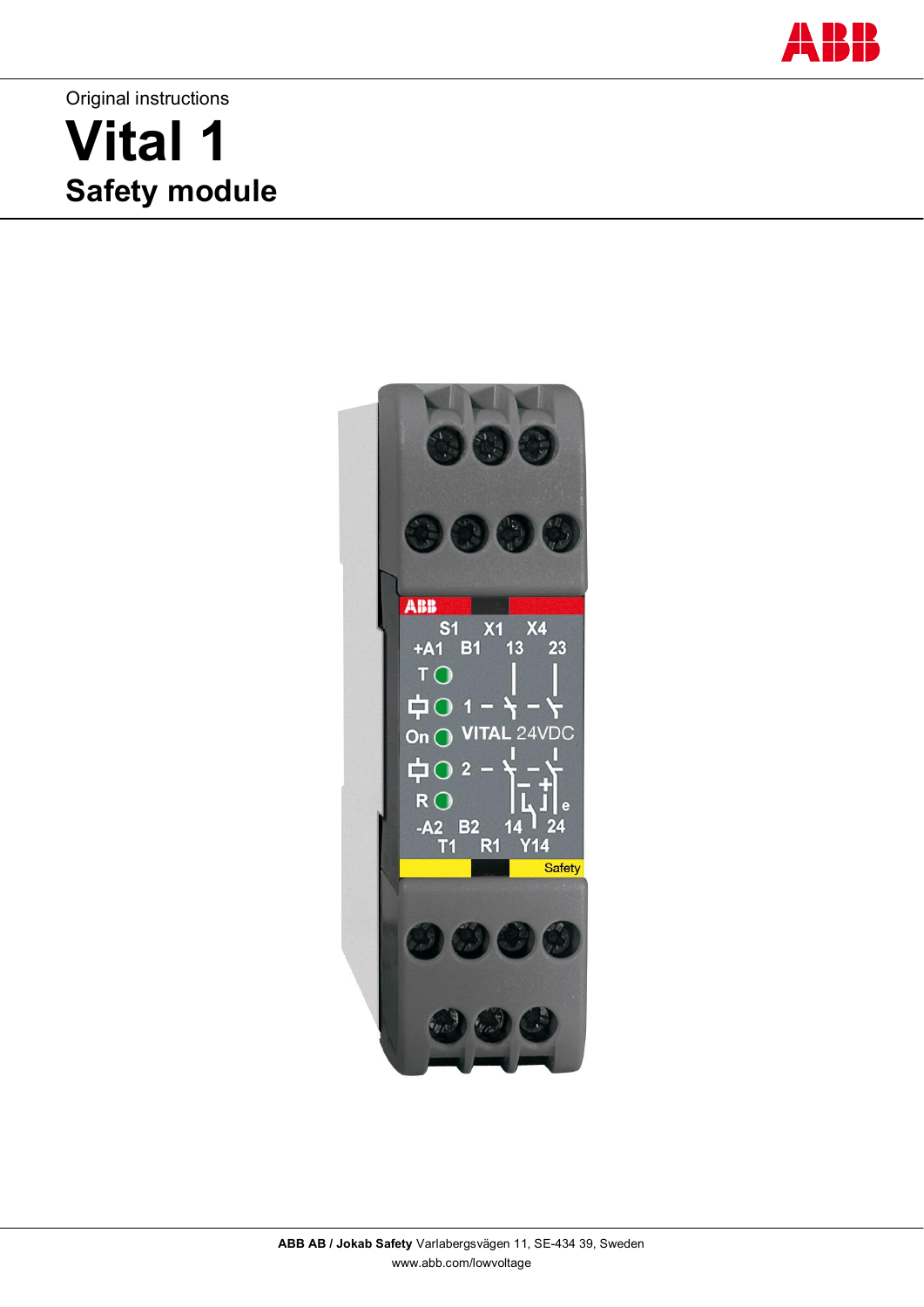

## **Read and understand this document**

Please read and understand this document before using the products. Please consult your ABB/JOKAB SAFETY representative if you have any questions or comments.

### **WARRANTY**

ABB/JOKAB SAFETY's exclusive warranty is that the products are free from defects in materials and workmanship for a period of one year (or other period if specified) from date of sale by ABB/JOKAB SAFETY.

ABB/JOKAB SAFETY MAKES NO WARRANTY OR REPRESENTATION, EXPRESSED OR IMPLIED, REGARDING NON-INFRINGEMENT, MERCHANTABILITY, OR FITNESS FOR PARTICULAR PURPOSE OF THE PRODUCTS, ANY BUYER OR USER ACKNOWLEDGES THAT THE BUYER OR USER ALONE HAS DETERMINED THAT THE PRODUCTS WILL SUITABLY MEET THE REQUIREMENTS OR THEIR INTENDED USE. ABB/JOKAB SAFETY DISCLAIMS ALL OTHER WARRANTIES, EXPRESSED OR IMPLIED.

#### **LIMITATIONS OF LIABILITY**

ABB/JOKAB SAFETY SHALL NOT BE RESPONSIBLE FOR SPECIAL, INDIRECT, OR CONSEQUENTIAL DAMAGES, LOSS OF PROFITS OR COMMERCIAL LOSS IN ANY WAY CONNECTED WITH THE PRODUCTS, WHETHER SUCH CLAIM IS BASED ON CONTRACT, WARRANTY, NEGLIGENCE, OR STRICT LIABILITY.

In no event shall responsibility of ABB/JOKAB SAFETY for any act exceed the individual price of the product on which liability asserted.

IN NO EVENT SHALL ABB/JOKAB SAFETY BE RESPONSIBLE FOR WARRANTY, REPAIR, OR OTHER CLAIMS REGARDING THE PRODUCTS UNLESS ABB/JOKAB SAFETY'S ANALYSIS CONFIRMS THAT THE PRODUCTS WERE PROPERLY HANDLED, STORED, INSTALLED, AND MAINTAINED AND NOT SUBJECT TO ABUSE, MISUSE, OR INAPPROPRIATE MODIFICATION OR REPAIR.

#### **SUITABILITY FOR USE**

ABB/JOKAB SAFETY shall not be responsible for conformity with any standards, codes, or regulations that apply to the combination of products in the customer's application or use of the product. At the customer's request, ABB/JOKAB SAFETY will provide applicable third party certification documents identifying ratings and limitations of use that apply to the products. This information by itself is not sufficient for a complete determination of the suitability of the products in combination with the end product, machine, system, or other application or use.

The following are some examples of applications for which particular attention must be given. This is not intended to be an exhaustive list of all possible uses of the products, nor is it intended to imply that the uses listed may be suitable for the products:

Outdoor use, uses involving potential chemical contamination or electrical interference, or conditions or uses not described in this document.

Nuclear energy control systems, combustion systems, railroad systems, aviation systems, medical equipment, amusement machines, vehicles, and installations subject to separate industry or government regulations.

Systems, machines, and equipment that could present a risk to life or property.

Please know and observe all prohibitions of use applicable to the products.

NEVER USE THE PRODUCTS FOR AN APPLICATION INVOLVING SERIOUS RISK TO LIFE OR PROPERTY WITHOUT ENSURING THAT THE SYSTEM AS A WHOLE HAS BEEN DESIGNED TO ADDRESS THE RISKS, AND THAT THE ABB/JOKAB SAFETY PRODUCT IS PROPERLY RATED AND INSTALLED FOR THE INTENDED USE WITHIN THE OVERALL EQUIPMENT OR SYSTEM.

#### **PERFORMANCE DATA**

While every effort has been taken to ensure the accuracy of the information contained in this manual ABB/JOKAB SAFETY cannot accept responsibility for errors or omissions and reserves the right to make changes and improvements without notice. Performance data given in this document is provided as a guide for the user in determining suitability and does not constitute a warranty. It may represent the result of ABB/JOKAB SAFETY'S test conditions, and the users must correlate it to actual application requirements. Actual performance is subject to the ABB/JOKAB SAFETY Warranty and Limitations of Liability.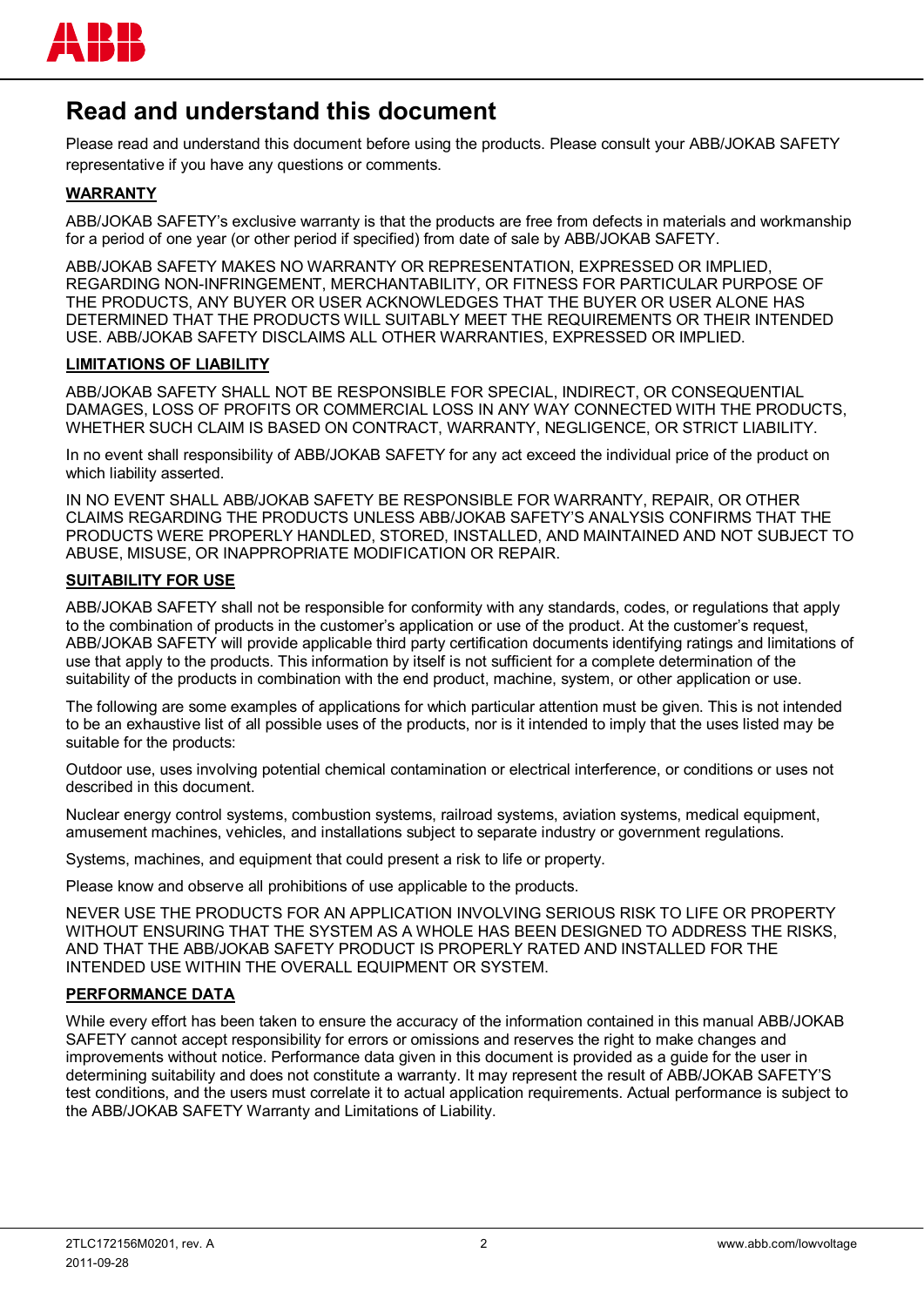

## **Table of Contents**

| 1              |  |
|----------------|--|
|                |  |
|                |  |
|                |  |
|                |  |
| $\overline{2}$ |  |
|                |  |
|                |  |
|                |  |
| $\mathbf{3}$   |  |
|                |  |
|                |  |
|                |  |
|                |  |
|                |  |
|                |  |
|                |  |
| 4              |  |
|                |  |
|                |  |
|                |  |
|                |  |
| 5              |  |
|                |  |
| 6              |  |
|                |  |
|                |  |
| 7              |  |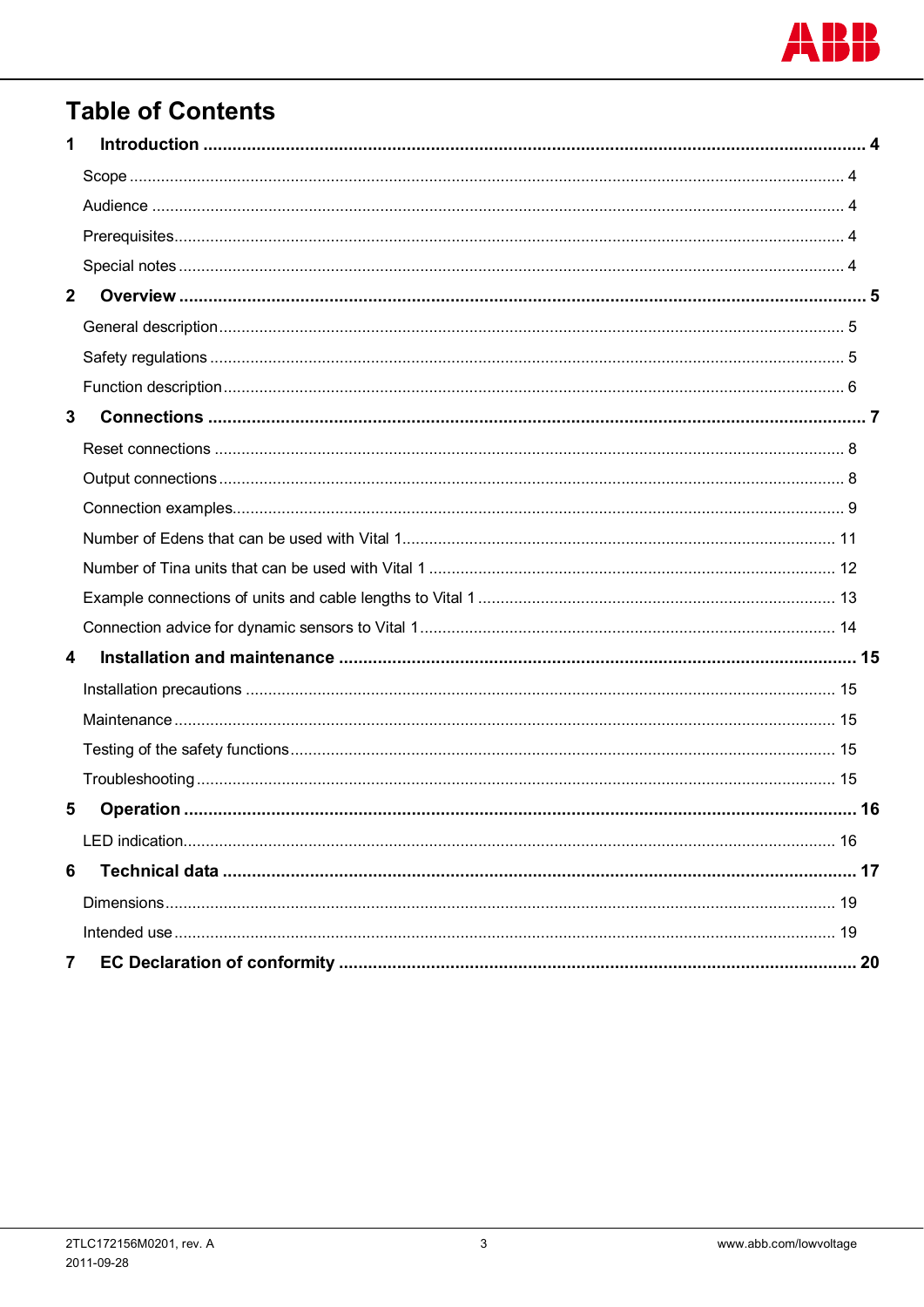

## **1 Introduction**

## **Scope**

The purpose of these instructions is to describe the safety module Vital 1 and to provide the necessary information required for installation and operation.

## **Audience**

This document is intended for authorized installation personnel.

## **Prerequisites**

It is assumed that the reader of this document has knowledge of the following:

- Basic knowledge of ABB/Jokab Safety products.
- Knowledge of machine safety.

### **Special notes**

Pay attention to the following special notes in the document:

 **Warning!** Danger of severe personal injury! An instruction or procedure which, if not carried out correctly, may result in injury to the technician or other personnel. **Caution!** Danger of damage to the equipment! An instruction or procedure which, if not carried out correctly, may damage the equipment.

NB: Notes are used to provide important or explanatory information.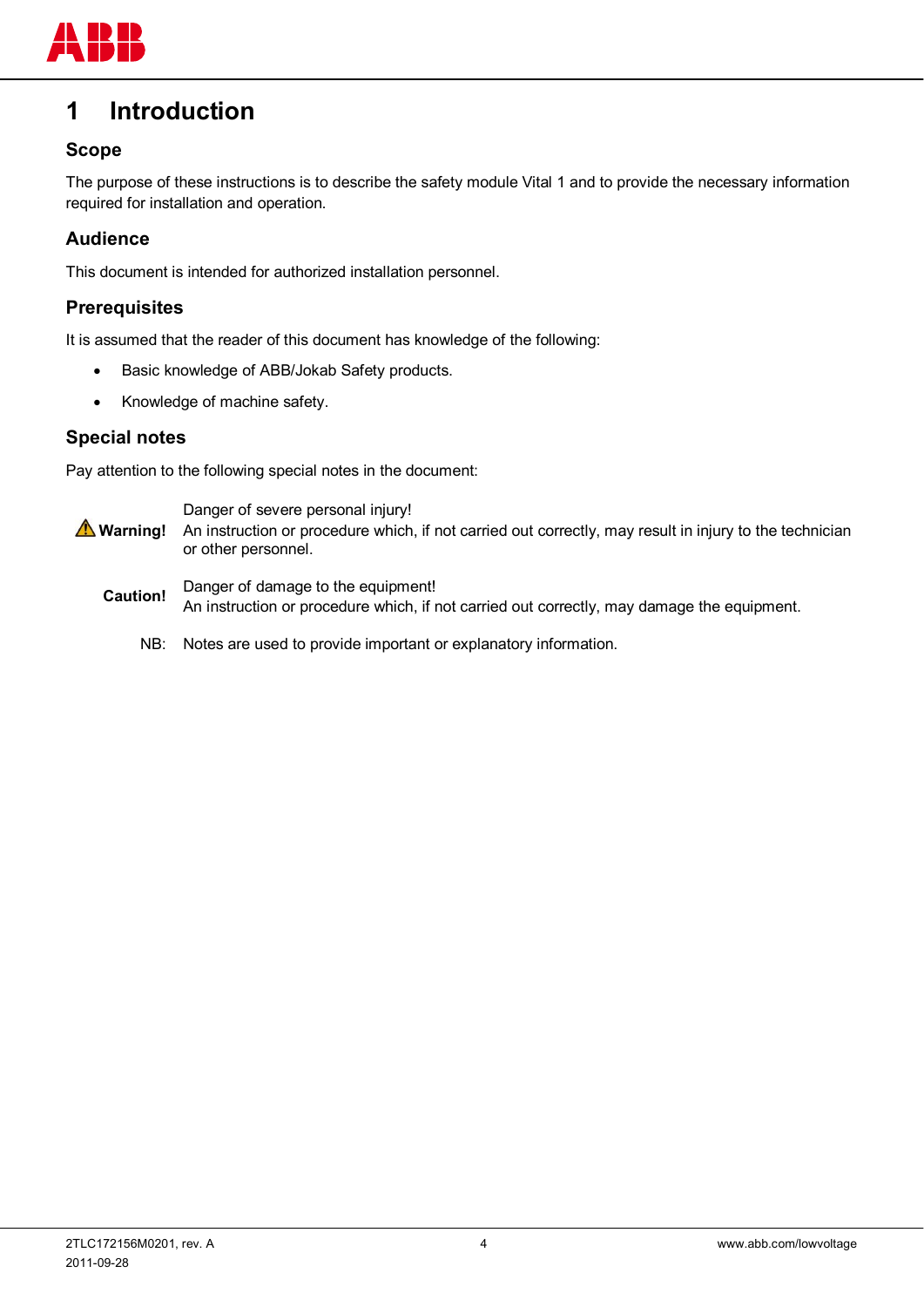

## **2 Overview**

## **General description**

Vital 1 is a safety module that generates and monitors a dynamic safety signal, which makes it possible to achieve a redundant safety system that complies with PL e, category 4 using only a single dynamic safety signal. This allows quick and straightforward installation of the entire safety system.

The safety modules in the Vital series are intended for use with safety sensors designed for the dynamic safety circuit, such as the non-contact safety switch "Eden", the safety light beam "Spot" and similar sensors that can be connected directly to Vital 1. Other safety sensors can easily be connected to the dynamic safety circuit through an adaptor unit. Adaptor units in the "Tina" series are available for a lot of different safety sensors.

Vital 1 has two safe relay outputs (both outputs consists of two relays connected in series) and a non-failsafe information output with customizable functionality.

Other features include:

- Manually supervised or automatic reset
- LED indication of:
	- **Power**
	- Dynamic signal status
	- Relay output status
- Detachable connection blocks

NB: Refer to section *Installation precautions* for important precautions when using safety light beam "Spot" together with Vital 1.

## **Safety regulations**

## **Warning!**

Carefully read through this entire manual before using the device.

The devices shall be installed by a trained electrician following the Safety regulations, standards and the Machine directive.

Failure to comply with instructions, operation that is not in accordance with the use prescribed in these instructions, improper installation or handling of the device can affect the safety of people and the plant.

For installation and prescribed use of the product, the special notes in the instructions must be carefully observed and the technical standards relevant to the application must be considered.

In case of failure to comply with the instructions or standards, especially when tampering with and/or modifying the product, any liability is excluded.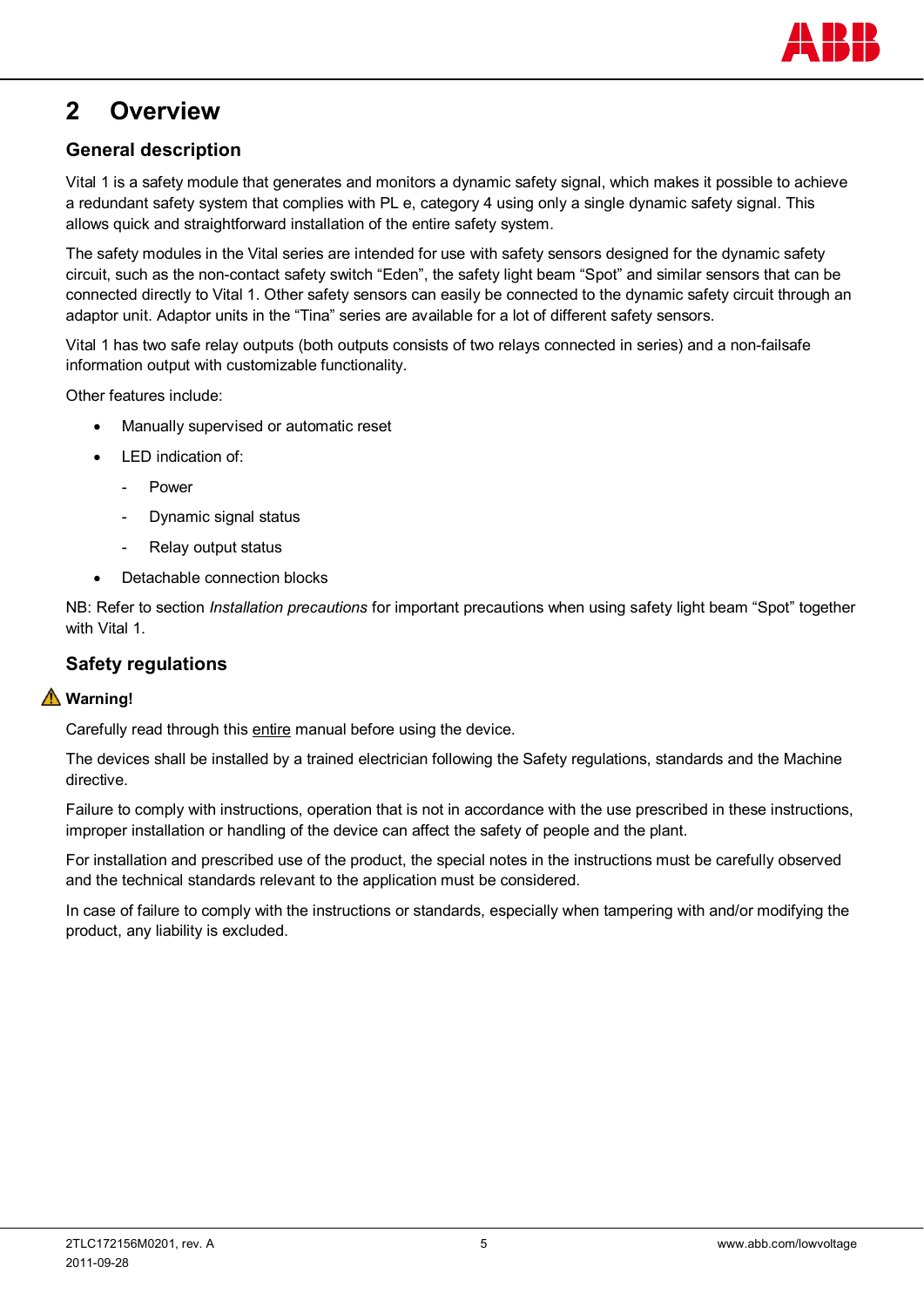

## **Function description**

The safety is based on a dynamic safety circuit, using a single dynamic safety signal that is both generated and monitored within Vital 1. The function is described in three steps:

- 1. The dynamic safety signal is generated in the safety module and is transmitted to the first safety sensor through terminal T1 (transmitter).
- 2. All the safety sensors in the safety circuit are connected in series, i.e. the output signal from the first sensor is connected to the input of the next sensor. This procedure is repeated up to the last safety sensor, where instead the output signal is connected back to terminal R1 (receiver) on the safety module, closing the circuit.

Every time the dynamic signal passes through a safety sensor (or adapter unit if the safety sensor is not designed for the dynamic safety circuit) and the sensor is not interrupted, the signal is inverted. If the sensor is interrupted the dynamic signal will be interrupted and a static "low" signal (0 VDC) will be set as output from the sensor.

3. The dynamic safety signal connected back to R1 is monitored by the safety module. The safety relies on each of the sensors (or adapter units) to invert the signal and pass it through to the next sensor as long as the protection is not interrupted (e.g. when a safety switch is opened or a light beam crossed).

Depending on the number of sensors in the safety circuit, the signal will be inverted an even or odd number of times when received and evaluated back at R1. Therefore, terminal S1 must be connected to B1 (+24 VDC) if an even number of sensors are connected to the dynamic safety circuit, making the safety module expect the dynamic safety signal to be inverted an even amount of times when the safety system is not interrupted. If an odd number of sensors are connected to the dynamic safety circuit, S1 must be disconnected.

The safety module will activate its safety outputs when the input at R1 is OK (correct dynamic signal, safety circuit "closed") and when the module is reset (option for manual or automatic reset). If a safety sensor is interrupted, the dynamic signal will be interrupted and the safety module will deactivate the safety outputs. A short circuit over a safety sensor will also be detected as the dynamic signal will not be inverted as expected, making the safety module deactivate the safety outputs.



Vital 1 with an even number of sensors connected in series between T1 and R1. S1 connected to B1.



Vital 1 with an odd number of sensors connected in series between T1 and R1. S1 disconnected.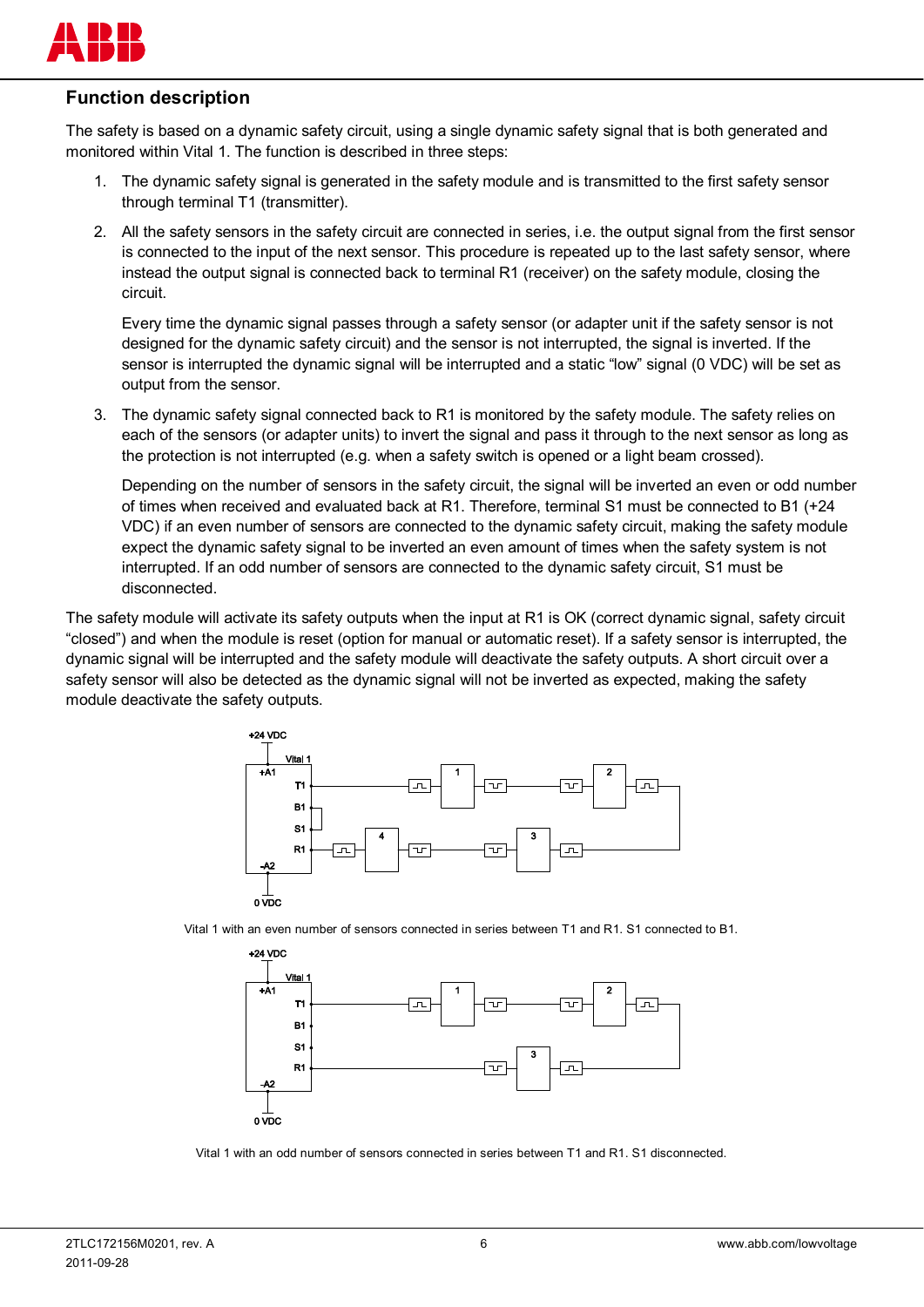

## **3 Connections**

### **Vital 1 electrical connections**



### **Upper connection block:**

(7x terminals)

- +A1: +24 VDC (external power supply)
- S1: Connect to B1 if EVEN number of sensors are connected in series to Vital 1
- B1: +24 VDC (sensor/unit power supply)
- X1: Manually supervised reset
- 13: Relay output 1 (13-14)
- X4: Automatic reset
- 23: Relay output 2 (23-24)

#### **Lower connection block:**

(7x terminals)

- -A2: 0 VDC (external power supply)
- T1: Dynamic signal output
- B2: 0 VDC (sensor/unit power supply)
- R1: Dynamic signal input
- 14: Relay output 1 (13-14)
- Y14: Information output
- 24: Relay output 2 (23-24)

NB: Shielded cable is recommended between this unit and the rest of the safety circuit.

NB: A switch to determine the functionality of the information output is located on the inside of the housing and can be accessed by removing the top connection block. Information output functionality is described in the section *Output connections*.

**A** Warning! All power to the device must be disconnected before the connection blocks may be removed.

 **Warning!** The information channel output shall **never** be used for the safety purpose(s).

 **Warning!** The safety loops shall **not** be used for purposes other than intended. All loading or tampering with loops can lead to serious risk of life.

**A** Warning! Connection cables from ABB/Jokab Safety must be used in the safety circuit to ensure that no short circuits of two inverted or non-inverted signals are possible within the connection cables. If other cables are used, the installer must ensure that such short-circuits are not possible. Refer to EN ISO 13849-2 for details and support on how to achieve this.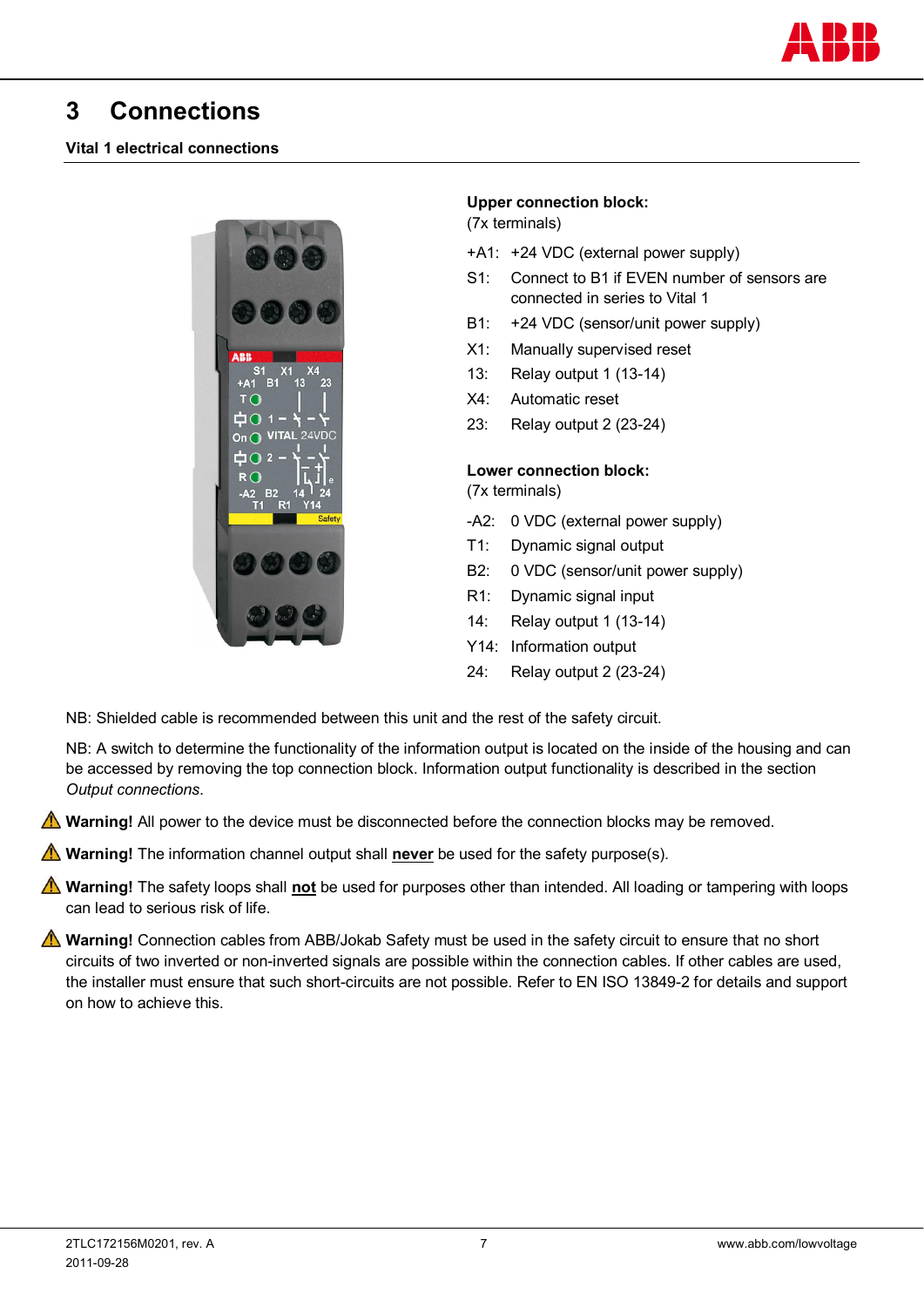

## **Reset connections**

It is possible to choose manually supervised or automatic reset on Vital 1.

## **Warning!**

When manually supervised reset is used, the reset button must be placed such that:

- It is outside the hazardous area, and cannot be reached from inside the hazardous area.
- The entire hazardous area is visible from the reset button.







## **Output connections**







#### **Manually supervised reset**

The manually supervised reset contact connected to input X1 must be closed and opened in order to activate the relay outputs.

#### **Automatic reset**

Automatic reset is selected when B1, X1 and X4 are connected. The relay outputs are then activated at the same time as the inputs.

#### **Testing external contactor status**

Contactors, relays and valves can be supervised by connecting 'test' contacts between B1 and X1. Both manually supervised and automatic reset can be used.

#### **Relay outputs**

Vital 1 has two (2 NO) safety outputs. In order to protect the output contacts it is recommended that loads (inductive) are suppressed by fitting correctly chosen VDR's, diodes etc. Diodes are the best arc suppressors, but will increase the switch-off time of the load.

#### **Information output, switch position 1 (towards middle)**

In switch position 1 (original position) the relay output Y14 is connected internally to 0 V and +24 V in the following way:

- x Y14 is internally closed to 0 V (B2) when Vital 1 has not been reset.
- Y14 is internally closed to  $+24$  V (B1) when Vital 1 has been reset.

#### **Information output, switch position 2 (towards edge)**

In switch position 2 (function is for Start/Restart interlock, RES) the relay output Y14 is connected internally to 0 V and +24 V in the following way:

- $\cdot$  Y14 is internally closed to 0 V (B2) when the dynamic safety circuit is open or when the dynamic safety circuit is closed and Vital 1 has been reset.
- Y14 is internally closed to  $+24$  V (B1) when the dynamic safety circuit is closed but Vital 1 has not been reset (RES).

NB: If the safety light beam Spot 10/35 is connected to Vital 1, the information output switch must be in position 2.

NB: The switch used to set the information output functionality is located on the inside of the housing and can be reached by removing the top connection block.

**All Warning!** All power to the device must be disconnected before the connection blocks may be removed.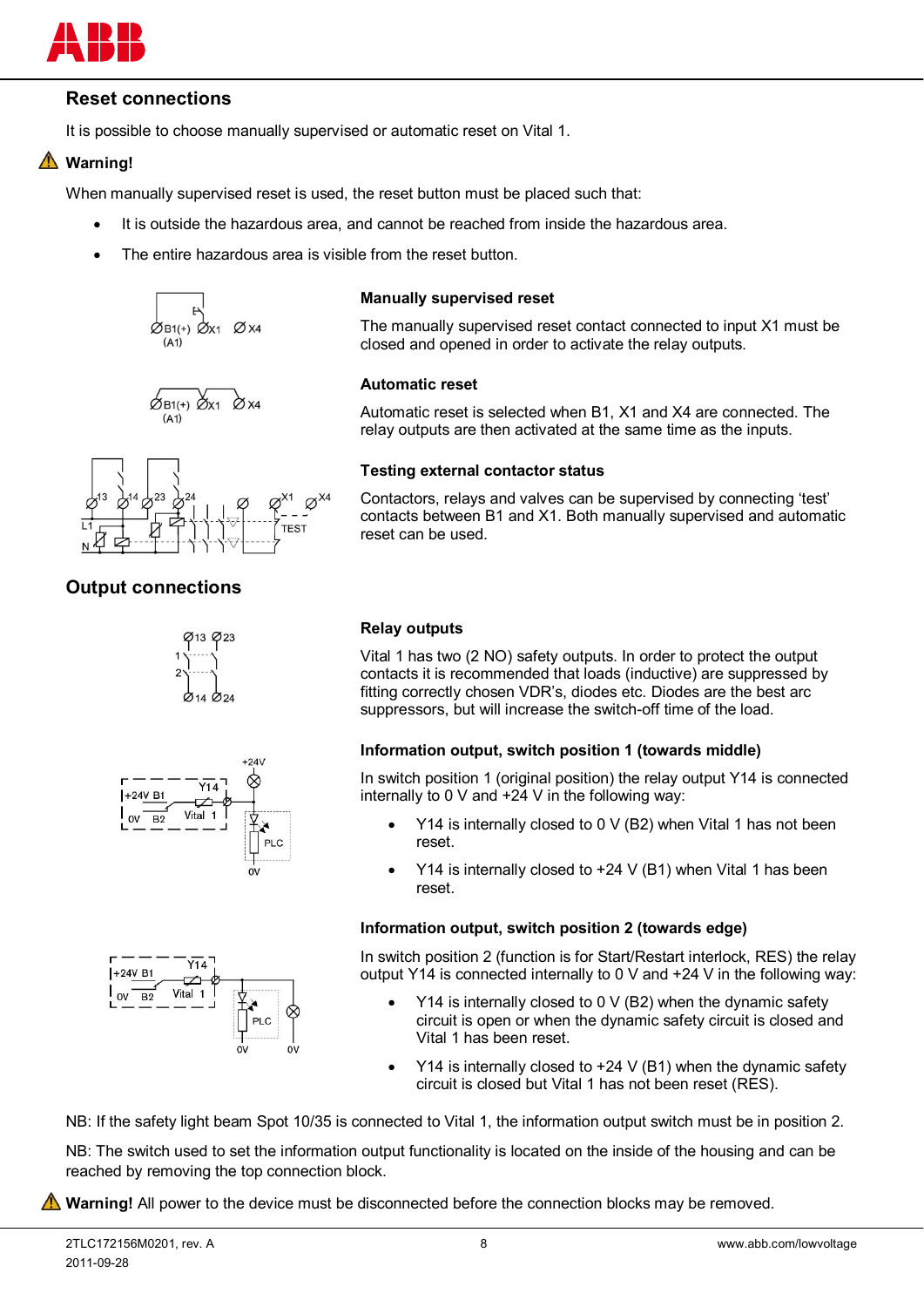

### **Connection of S1**

S1 must be connected to B1 when an EVEN amount of sensors are connected to the Vital 1 dynamic safety circuit (i.e. the number of sensors in series between T1 and R1). S1 must be disconnected when an ODD amount of sensors are connected to the dynamic safety circuit.

## **Connection examples**





**Caution!** All cable colours according to ABB/Jokab Safety standard cables.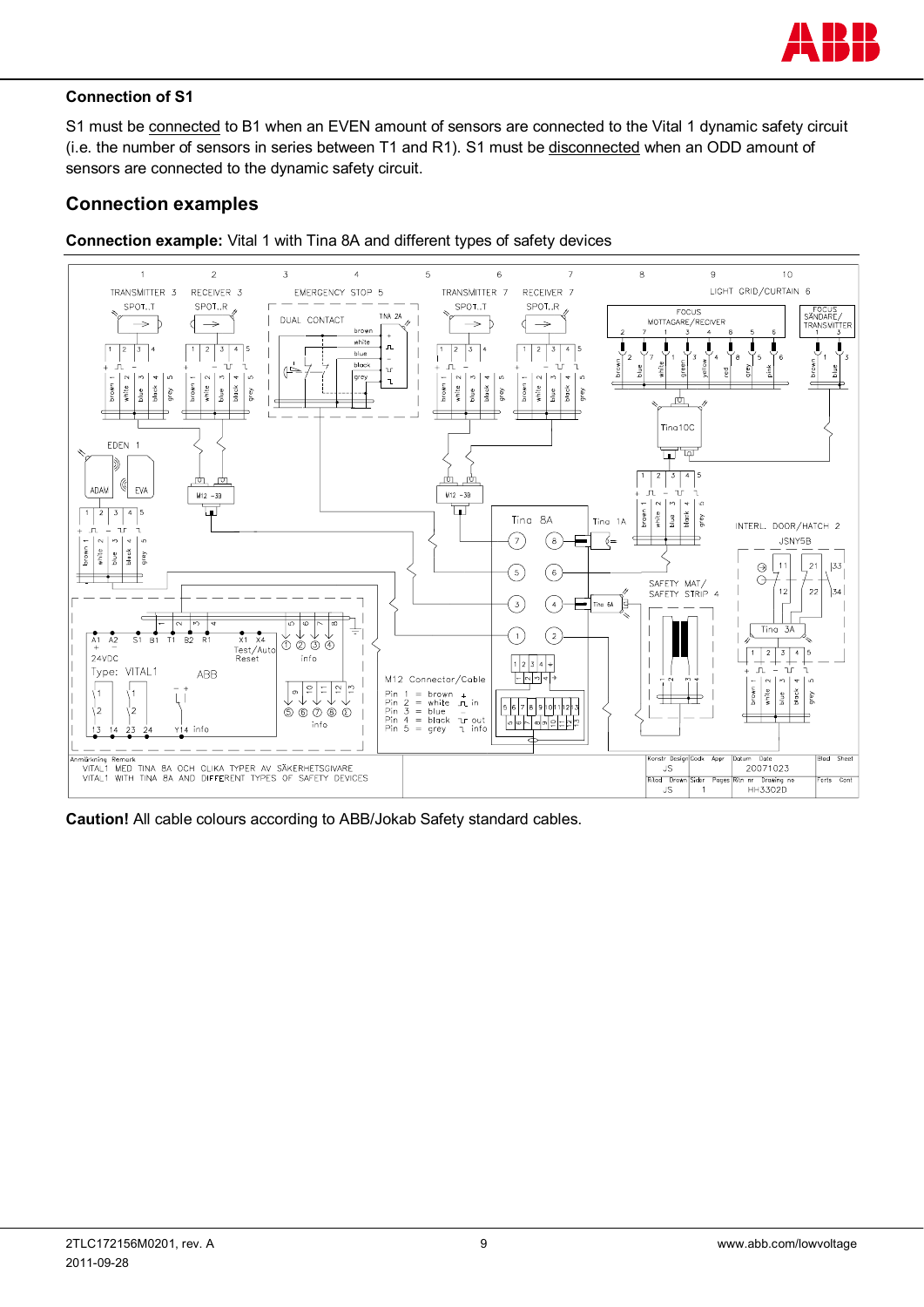



**Connection example:** Vital 1 connected to different safety devices

NB: If the safety light beam Spot 10/35 is connected to Vital 1, the information output switch must be in position 2. See section *Output connections* for further details.

**Caution!** All cable colours according to ABB/Jokab Safety standard cables.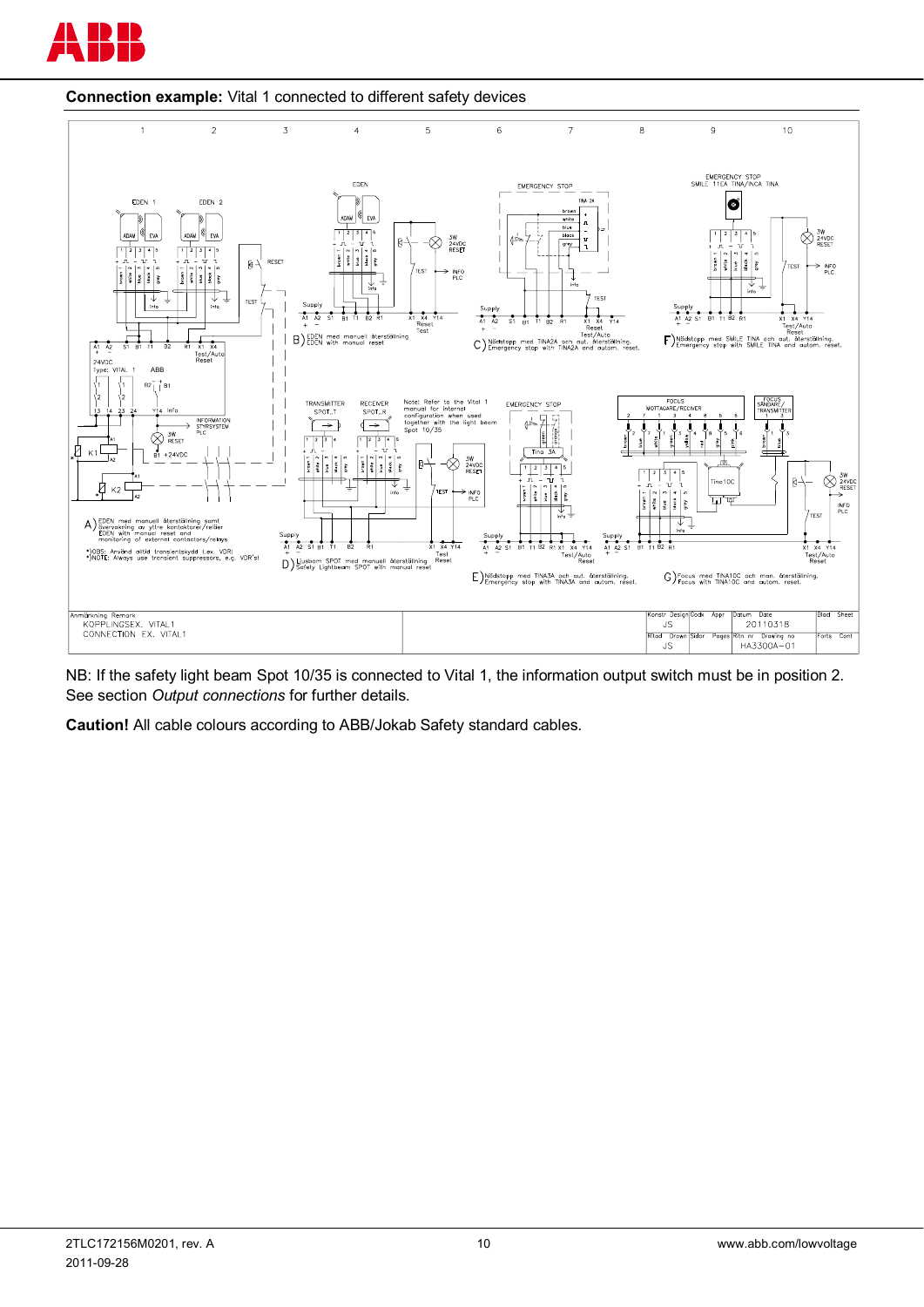

## **Number of Edens that can be used with Vital 1**

The following table shows the number of Edens that can be connected to Vital 1 with the maximum voltage variation. The values have been established in a laboratory environment. The actual possible number of connected Edens may therefore differ from those given in the table. The values should be regarded as guidelines; ABB/Jokab Safety recommends a maximum of 30 Edens per Vital 1. The table was prepared according to measurements with connection example A. If connection example B and 0.34 mm<sup>2</sup> cable is used (with feed voltage from two directions), the values for 0.75 mm<sup>2</sup> in the tables are used.

NB: The PFH<sub>d</sub> value calculated assume max 30 Eden sensors connected in series.





#### **Number of Edens that can be used with Vital 1**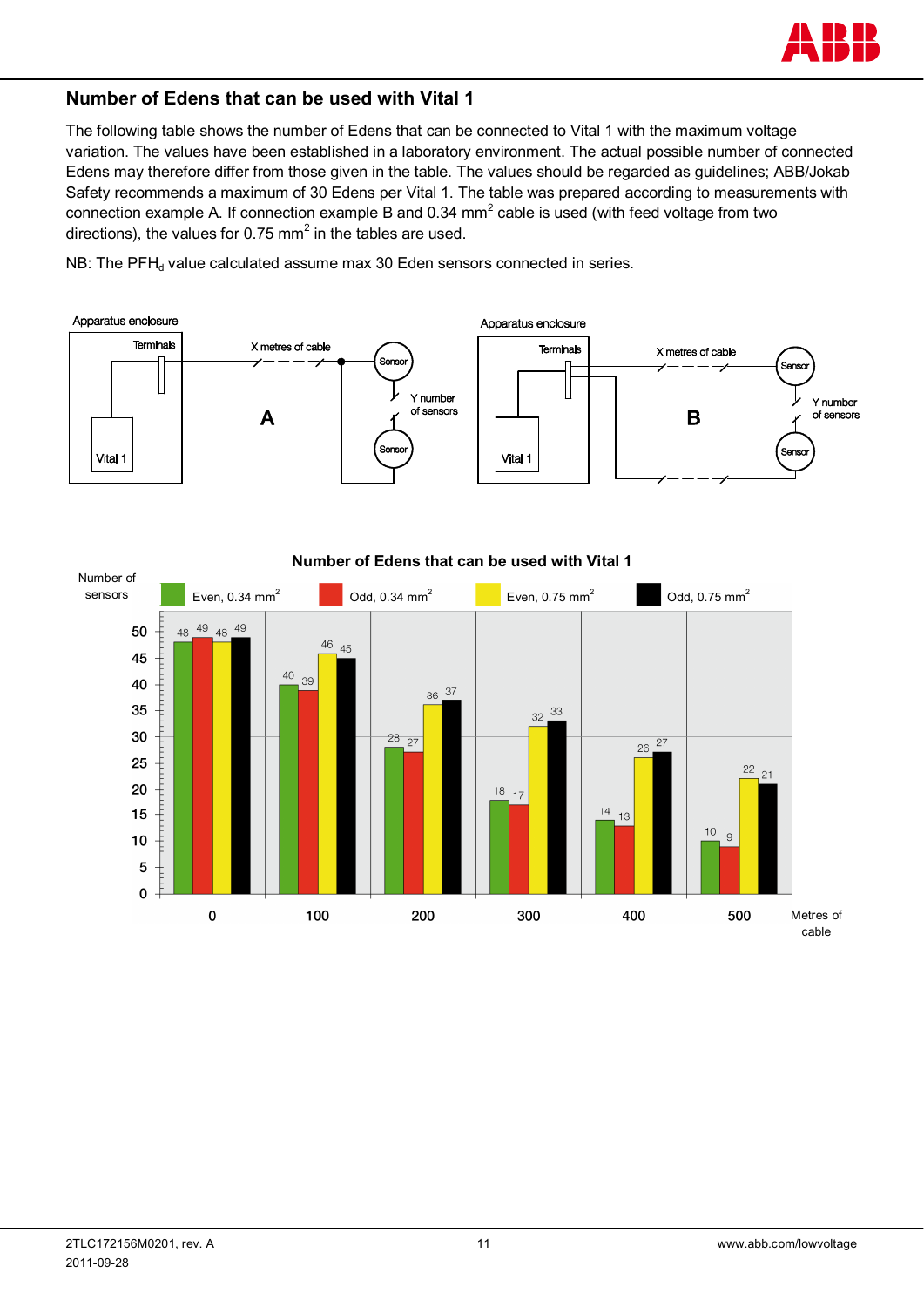

## **Number of Tina units that can be used with Vital 1**

The following table shows the numbers of Tina 3A, Tina 6A, Tina 7A, Smile Tina and INCA Tina that can be connected to Vital 1 with the max voltage variation. The values have been established in a laboratory environment. The actual possible number of connected Tinas may therefore differ from those given in the table. The values should be regarded as guidelines; ABB/Jokab Safety recommends a maximum of 30 Tina units per Vital 1. The table was prepared according to measurements with connection example A. If connection example B and 0.34 mm<sup>2</sup> cable is used (with feed voltage from two directions), the values for 0.75 mm<sup>2</sup> in the tables are used.

NB: The  $PFH_d$  value calculated assume max 30 Tina connected in series.



**Number of Tina 3A, 6A, 7A, Smile Tina and INCA Tina that can be used with Vital 1** 

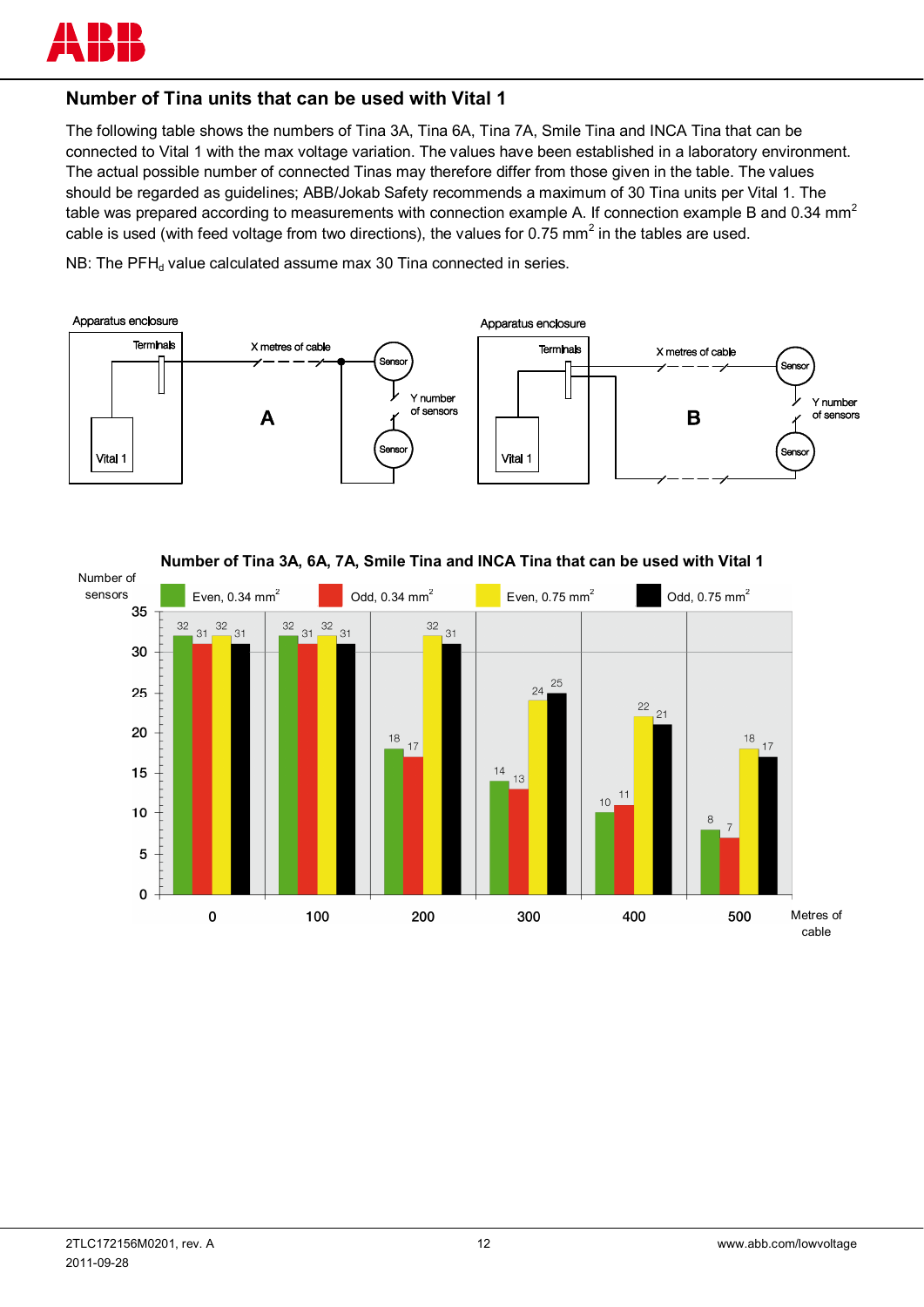

## **Example connections of units and cable lengths to Vital 1**

#### **Three connection alternatives**

To comply with PL e according to EN ISO 13849-1, the connection of sensor/adaptor units in the Vital safety circuit must be made as per the following connection examples.

#### **Example 1**

Use separate connection cables from each sensor/adaptor unit and connect them in series to create the Vital safety circuit through terminals in the control cabinet. Status information is available from each individual sensor at the terminal.

#### **Example 2**

Use Tina 4A/Tina 8A connection blocks to simplify the connection of externally installed sensors/adaptor units. Only Tina 4A/Tina 8A connection blocks may be used. Use of any other connection block is not recommended as it may not meet the requirements for the highest safety level. Status information is available from each individual sensor at the connection block.

#### **Example 3**

Use M12-3A and M12-3B "Y-connectors" to connect sensors/units in series or in parallel.



#### **INFORMATION IS AVAILABLE VIA CABLE FROM EACH SENSOR IN** EX.  $\bigcap$  AND  $\bigcap$

HH3400A2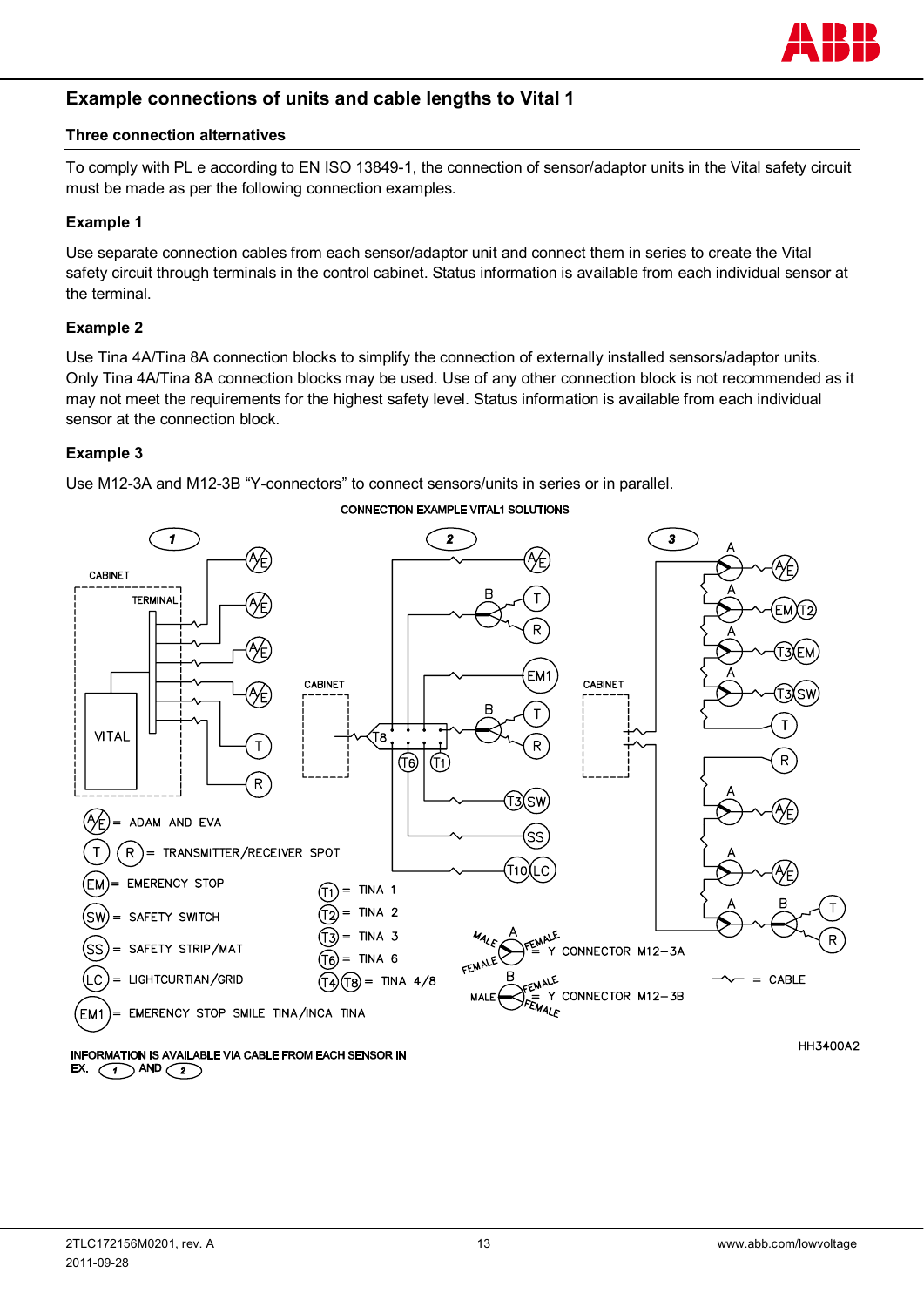

#### **Cable lengths and number of sensor/adaptor units for the three connection examples**

As a guideline value when determining the number of sensor/adaptor units that can be connected to a Vital 1 unit, one Spot T/R is equivalent to five Eden or Tina units. Units connected in parallel are equal to one unit in series. The following examples provide **guidelines** as to possible configurations and cable lengths using suitable cables.

#### **Example 1**

Up to 1000 metres of cable (0.75 mm<sup>2</sup> or 0.34 mm<sup>2</sup> conductors) in total can be connected to the sensors/units in this example. The connection is equivalent to 9 Eden or Tina units.

A maximum of 30 Eden or Tina units can be connected to the Vital 1 unit on a maximum cable length of 500 metres (0.75 mm<sup>2</sup> conductors) or 300 metres (0.34 mm<sup>2</sup> conductors).

#### **Example 2**

Up to 600 metres (0.75 mm<sup>2</sup> conductors) to Tina 8A and 10 metre cables type M12-C1012 (0.34 mm<sup>2</sup>) to each sensor/unit connected to the Tina 8A. This connection example is equivalent to 17 Eden or Tina units.

A maximum of 3 Tina 8A units, equivalent to 27 Eden / Tina units (= 3 x 8 connected to Tina 8A + 3 Tina 8A) can be connected to one Vital 1 with a total cable length of 600 metres (0.75 mm<sup>2</sup>). Up to 6 Tina 4A units can be connected to one Vital 1 (equivalent to 30 Eden/Tina units) with a total cable length of 600 metres (0.75 mm<sup>2</sup>) to Tina 4A.

#### **Example 3**

Either 2 x 500 metre cables (0.75 mm<sup>2</sup>) from the control cabinet and 10 metre cables (0.34 mm<sup>2</sup>) to each sensor/unit or 2 x 10 metre cables (0.75 mm<sup>2</sup>) from the control cabinet and 200 metre cables (0.75 mm<sup>2</sup>) to each sensor/unit. The connection is equivalent to 16 Eden or Tina units.

A total of 30 Eden/Tina units can be connected using a maximum cable length of 1000 metres (0.75 mm<sup>2</sup>) or 400 metres (0.34 mm<sup>2</sup>). If the power supply is only fed from one direction (from one end of the network) the total cable length is reduced to approx 300 metres (0.75 mm<sup>2</sup>) and 100 metres (0.34 mm<sup>2</sup>).

#### **Connection advice for dynamic sensors to Vital 1**

Sensors can be connected in many different ways. Here is some advice that can make the connection better and more stable. The advice is general, but particularly applicable when using Tina 4A and Tina 8A units.

- Never have more than the recommended number of sensors in the circuit.
- If possible, use a switched mains power supply that can deliver stable 24 VDC.
- In the sensor system, use as short cables as possible.
- x When connecting a Tina 4A or Tina 8A unit, the supply voltage at the terminal (out at the unit) must not be less than 20 VDC.
- Use shielded cable, preferably 0.75 mm<sup>2</sup> or thicker, from the apparatus enclosure and ground it at one end, for example at the apparatus enclosure and not at both ends.
- Do not route the signal wiring close to heavy current cabling or close to equipment that gives off a lot of interference, such as frequency converters for electric motors.
- Never connect "spare", unnecessary conductors.
- If M12-3B units are used for connection of a parallel loop, with supply to the sensors from two directions, the loop must be as short as possible. This is because the conductors that are not being used are also connected, which increases the capacitive load, reducing the stability of the system.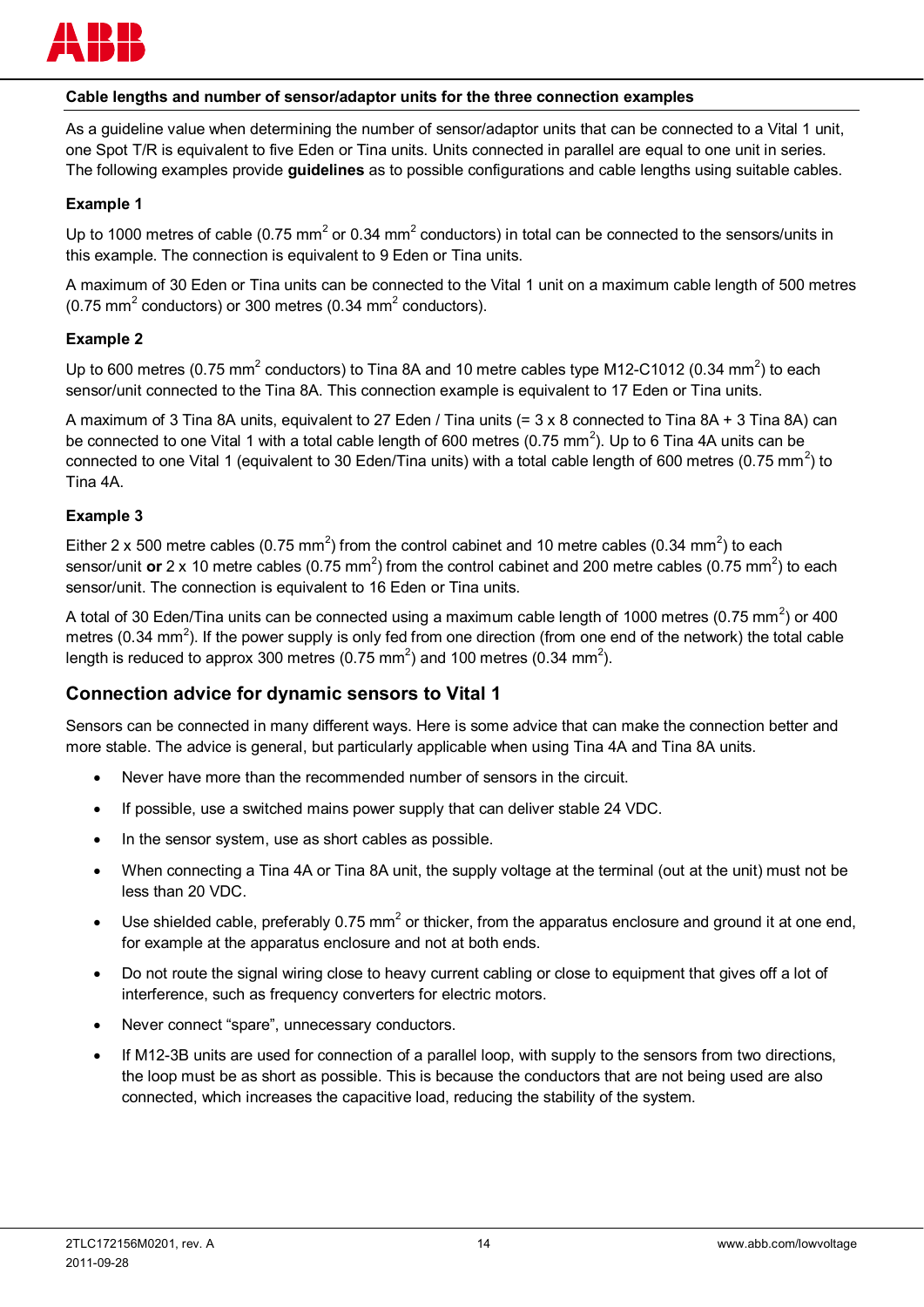## **4 Installation and maintenance**

## **Installation precautions**

First mount the unit to a 35 mm DIN rail, then install all cables to the terminals of the connection blocks (use max. tightening torque 1 Nm).

NB: Do not forget the S1 terminal if an even number of sensors are used (refer to *Output connections* above).

**Warning!** All the safety functions must be tested before starting up the system.

#### **Precautions when using safety light beam Spot with Vital 1:**

- The information output switch on Vital 1 must be in position 2. A yellow indication lamp must be connected to the information output and mounted where it is visible from the protected area. Refer to section *Output connections* for further details.
- x Vital 1 must be installed within an electrical cabinet (or similar housing) with a minimum protection class rating of IP54.
- The information output signal from Spot must be connected to an indication lamp in such a way that it:
	- Lights green when Spot is OK (uninterrupted)
	- Lights red when Spot is interrupted

#### **Maintenance**

### **Warning!**

The safety functions and the mechanics shall be tested regularly, at least once every year to confirm that all the safety functions are working properly (EN 62061:2005).

In case of breakdown or damage to the product, contact the nearest ABB/Jokab Safety Service Office or reseller. Do not try to repair the product yourself since it may accidentally cause permanent damage to the product, impairing the safety of the device which in turn could lead to serious injury to personnel.

## **Testing of the safety functions**

Make sure the safety unit is working properly by following these steps:

- Control that the safety loop is working. The T (transmitter) LED should be turned ON.
- When all sensors are active and Vital 1 is reset, the R (receiver) and output relay LEDs should be turned ON.
- x When the safety loop is interrupted the R (receiver) and output relay LEDs should turn OFF.

**Warning!** When Vital 1 has been inactive for an extended period of time (e.g. an extended machine downtime due to maintenance), the safety function(s) of each safety sensor on the dynamic safety circuit connected to Vital should be tested before restarting the system.

## **Troubleshooting**

| <b>LED</b> indication | <b>Expected causes of faults</b>                          | Checking and measures to take                         |
|-----------------------|-----------------------------------------------------------|-------------------------------------------------------|
|                       | Safety loop interrupted, no dynamic signal                | Check if and why there is no dynamic signal           |
| -R LED turned OFF     | S1 configured incorrectly                                 | Configure S1 according to "Output connections" above. |
| -ON LED flashing      | Input voltage below 18 V                                  | Fix power supply                                      |
| -R LED flashing       | Defected dynamic signal input to unit (asymmetric pulses) | Check the dynamic input or the unit before            |
|                       |                                                           |                                                       |

#### **Warning!** Replace a defect unit with a new one and **never** bypass the safety circuit.



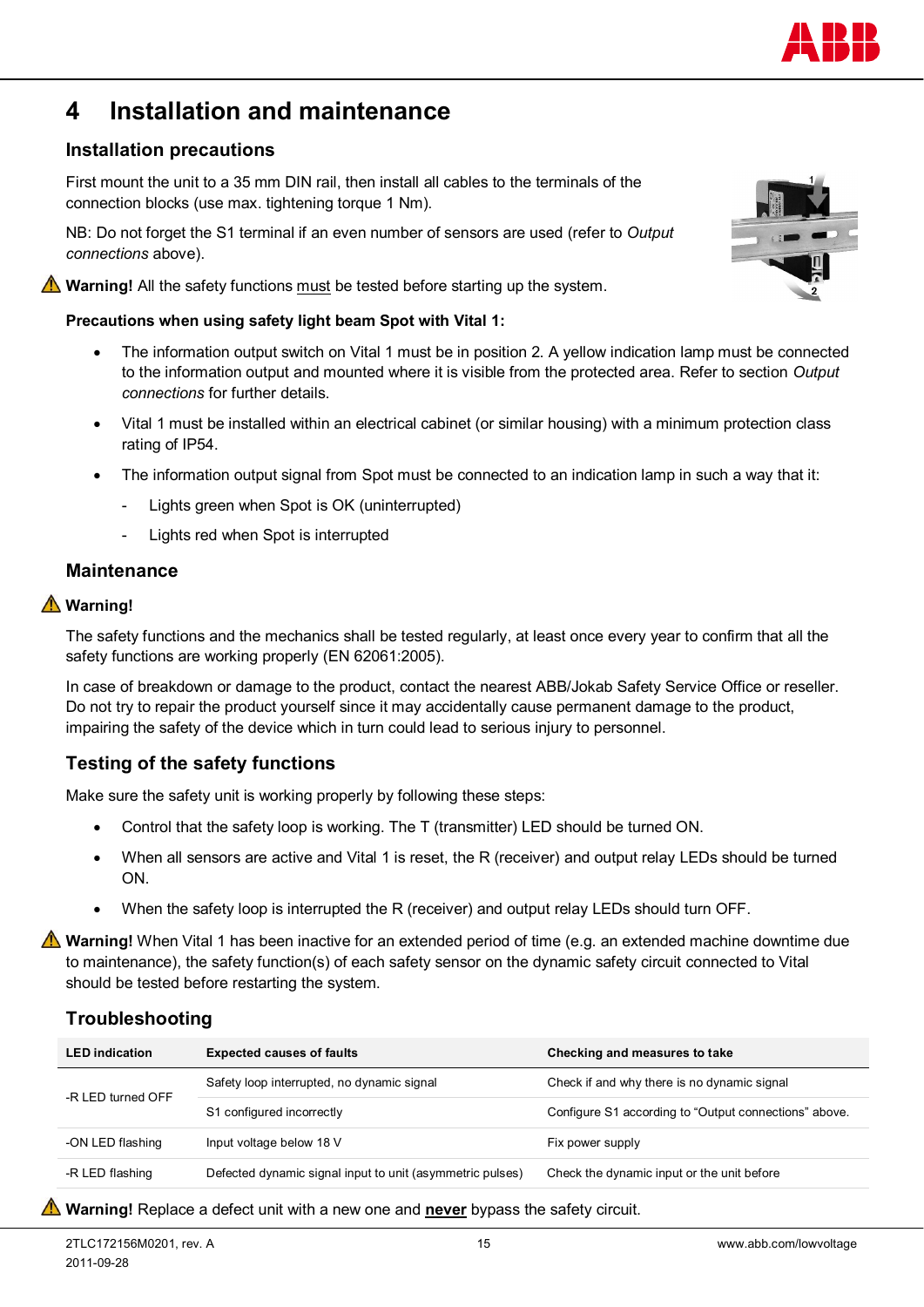## **5 Operation**

## **LED indication**

| <b>LED</b> | Indication | <b>Description</b>                                         |
|------------|------------|------------------------------------------------------------|
|            | ON         | Supply voltage OK                                          |
| On:        | Flash      | Supply voltage below 18 VDC or short circuit               |
|            | <b>OFF</b> | No supply voltage                                          |
| T:         | ON         | Dynamic signal output - OK                                 |
|            | <b>OFF</b> | No dynamic signal output                                   |
|            | ON         | Dynamic signal input - OK                                  |
| R:         | Flash      | Defective dynamic signal input to unit (asymmetric pulses) |
|            | <b>OFF</b> | No dynamic signal input                                    |
|            | ON         | Relay output no 1 activated                                |
| $/1$ :     | <b>OFF</b> | Relay output no 1 not activated                            |
| $/2$ :     | ON         | Relay output no 2 activated                                |
|            | <b>OFF</b> | Relay output no 2 not activated                            |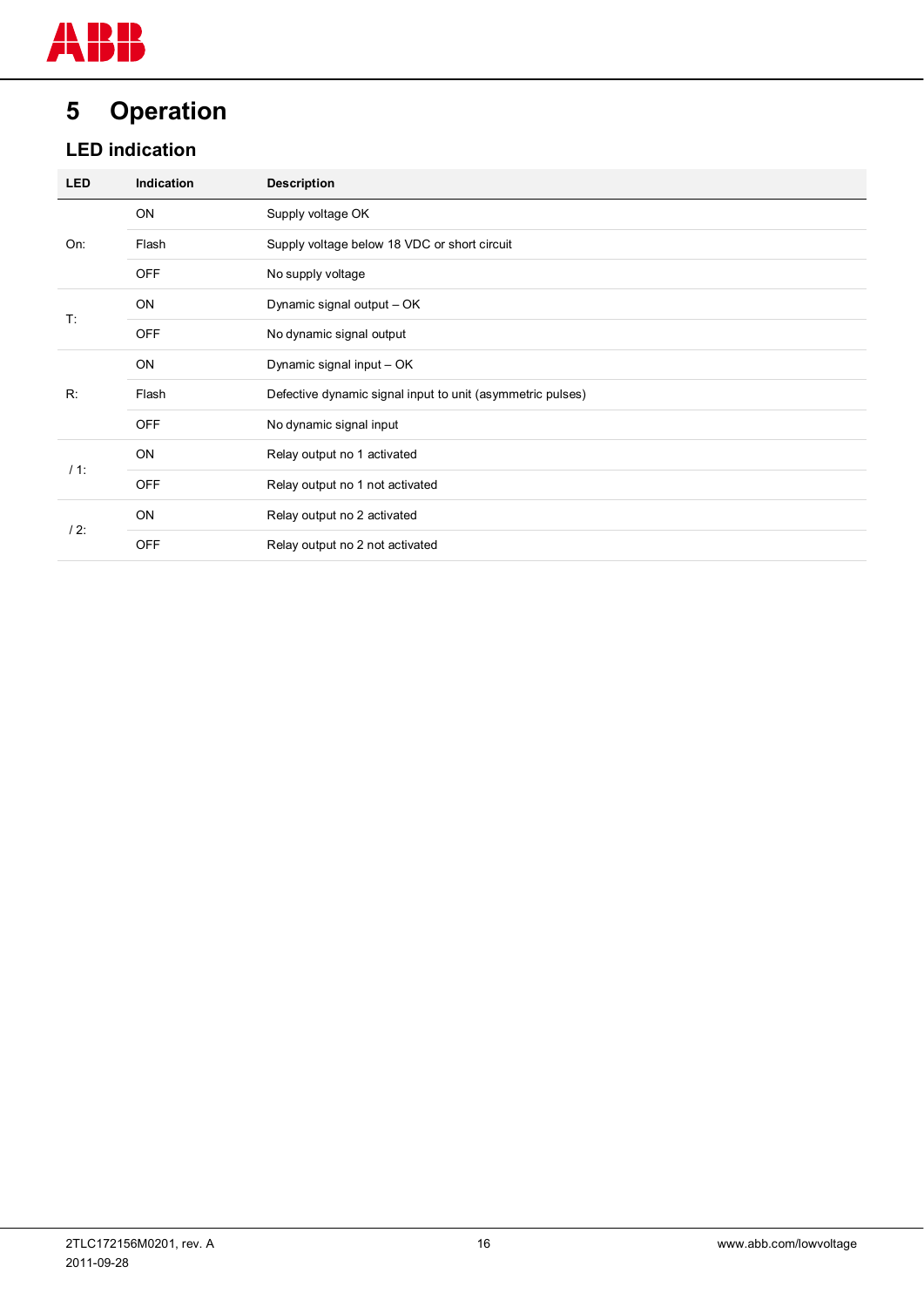

## **6 Technical data**

| Manufacturer                                            |                                                                                                                                                                      |
|---------------------------------------------------------|----------------------------------------------------------------------------------------------------------------------------------------------------------------------|
| Address                                                 | ABB AB / JOKAB SAFETY<br>Varlabergsvägen 11<br>SE-434 39 Kungsbacka<br>Sweden                                                                                        |
| Article number/Ordering data                            | Vital 1, ver. H (from 2011): 2TLA020052R1000                                                                                                                         |
| Power supply                                            |                                                                                                                                                                      |
| Operating voltage<br>(to Vital, A1-A2)                  | 24 VDC +15%, -15% (SELV/PELV)                                                                                                                                        |
| Power supply to sensors/units<br>(from Vital, B1-B2)    | 24 VDC nominal (depending on supply to A1-A2)<br>Current limit: 1.8 A                                                                                                |
| Power consumption                                       | Nominal, without load (min): 3 W<br>Nominal, with load (max): 48 W                                                                                                   |
| Reset input X1<br>(see section Reset connections above) | Supply for reset input: +24 VDC<br>Reset current: 30 mA (inrush current 300 mA)<br>Minimum contact closure time for reset: 150 ms                                    |
| Max line resistance                                     | 150 $\Omega$ (at nominal voltage over X1)                                                                                                                            |
| <b>External fuse</b>                                    | 3 A (an external fuse should be fitted in the supply to A1)                                                                                                          |
| <b>Relay outputs</b>                                    |                                                                                                                                                                      |
| NO.                                                     | $\overline{c}$                                                                                                                                                       |
| Max switching capacity                                  | Resistive load AC: 6 A / 250 VAC / 1500 VA<br>Inductive load AC: AC15 240 VAC, 2 A<br>Resistive load DC: 6 A / 24 VDC / 150 W<br>Inductive load DC: DC13 24 VDC, 1 A |
| Minimum load                                            | 10 mA / 10 V                                                                                                                                                         |
| Contact material                                        | AgCdO                                                                                                                                                                |
| Mechanical life                                         | $> 10^7$ operations                                                                                                                                                  |
| External fuse (EN 60974-1)                              | 6.3 A or 4 A slow                                                                                                                                                    |
| Relay information output, Y14<br>(changeover contact)   | Max load: 200 mA (internal automatic fuse)<br>See section Output connections for functionality.                                                                      |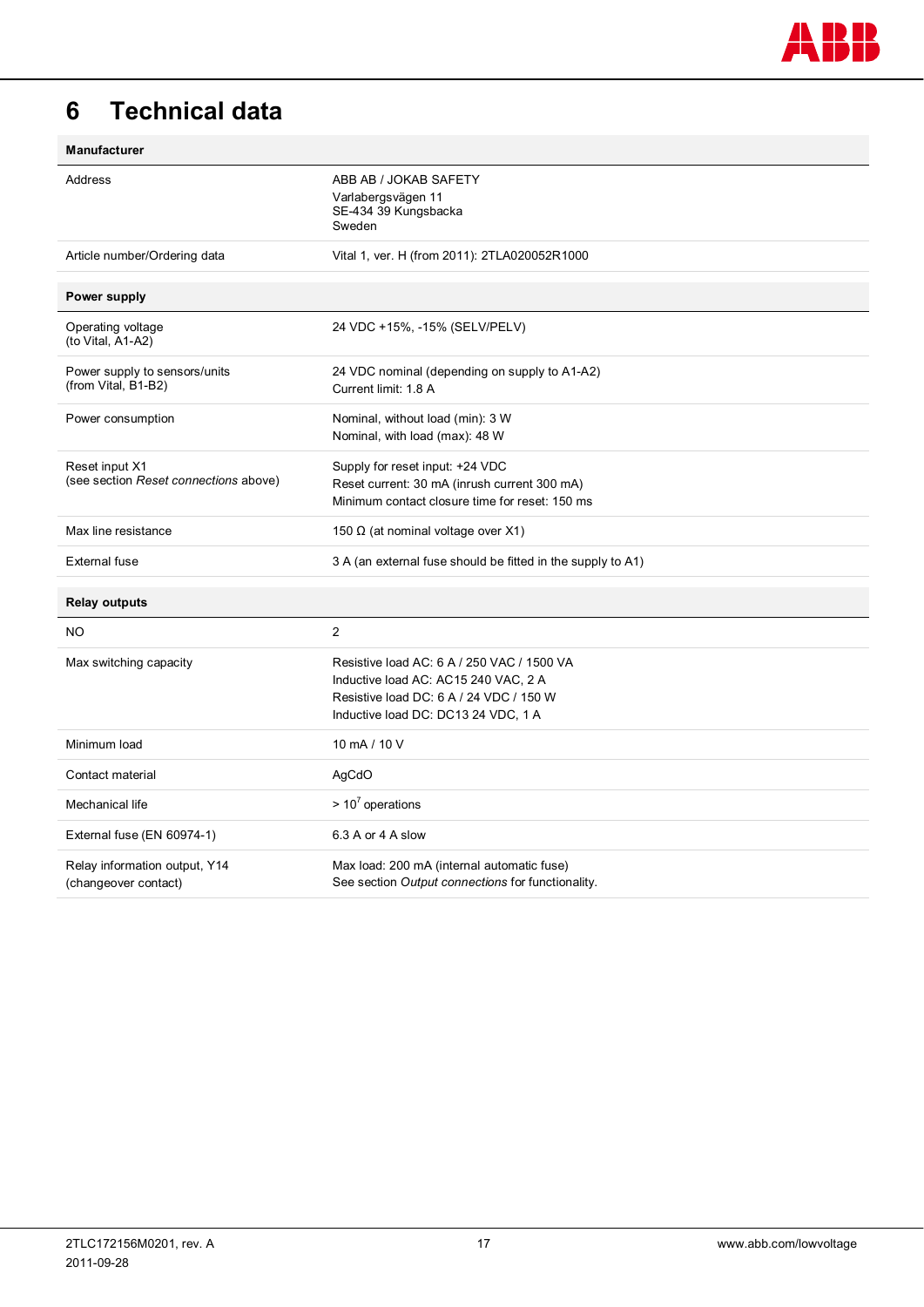

| General                              |                                                                                                                                                                                                                                                                                                                                                            |  |
|--------------------------------------|------------------------------------------------------------------------------------------------------------------------------------------------------------------------------------------------------------------------------------------------------------------------------------------------------------------------------------------------------------|--|
| Protection class                     | Enclosure: IP40<br>Connection blocks: IP20                                                                                                                                                                                                                                                                                                                 |  |
| Ambient temperature                  | Storage/Operation: -10+55°C                                                                                                                                                                                                                                                                                                                                |  |
| Humidity range                       | 35 to 85 % (with no icing or condensation)                                                                                                                                                                                                                                                                                                                 |  |
| Connector                            | Two connection blocks with 7 terminals each (detachable)<br>Max tightening torque: 1 Nm<br>Max connection area:<br>Solid conductors: $1 \times 4$ mm <sup>2</sup> / $2 \times 1.5$ mm <sup>2</sup> / $12$ AWG<br>Conductor with socket contact: $1 \times 2.5$ mm <sup>2</sup> / $2 \times 1$ mm <sup>2</sup><br>Dielectric strength: 2.5 kV (IEC 60664-1) |  |
| Connection of S1                     | Odd number of sensors: S1 not connected<br>Even number of sensors: S1 connected to B1 (+24 VDC)                                                                                                                                                                                                                                                            |  |
| Mounting                             | 35 mm DIN rail                                                                                                                                                                                                                                                                                                                                             |  |
| Size                                 | 120 x 84 x 22.5 mm (L x W x H)                                                                                                                                                                                                                                                                                                                             |  |
| Weight                               | ~220 g                                                                                                                                                                                                                                                                                                                                                     |  |
| Colour                               | Black and beige                                                                                                                                                                                                                                                                                                                                            |  |
| Reaction time (in/out)               | At power on: $< 65$ ms<br>When activating (in-output): $<$ 40 ms<br>When deactivating (in-output): $<$ 48 ms<br>At power loss: $<$ 55 ms                                                                                                                                                                                                                   |  |
| Minimum off time                     | 80 ms                                                                                                                                                                                                                                                                                                                                                      |  |
| <b>Safety / Harmonized Standards</b> |                                                                                                                                                                                                                                                                                                                                                            |  |
| Conformity                           | European Machinery Directive 2006/42/EC<br>C€<br>EN ISO 12100:2010, EN 954-1:1996/EN ISO 13849-1:2008, EN 62061:2005, EN 60204-<br>1:2006+A1:2009, EN 60664-1:2007, EN 61000-6-2:2005, EN 61000-6-4:2007, EN 61496-<br>1:2004+A1:2008                                                                                                                      |  |
| EN 62061                             | SIL3, PFH <sub>d</sub> : $2.74*10^{-8}$ , MTTF <sub>d</sub> > 100 years                                                                                                                                                                                                                                                                                    |  |
| EN ISO 13849-1                       | Performance level: PL e, category 4<br>$PFH_{D}$ : 2.74*10 <sup>-8</sup> , MTTF <sub>d</sub> > 100 years                                                                                                                                                                                                                                                   |  |
| EN 954-1                             | Category 4                                                                                                                                                                                                                                                                                                                                                 |  |
| Certificates                         | <b>TÜV Nord</b>                                                                                                                                                                                                                                                                                                                                            |  |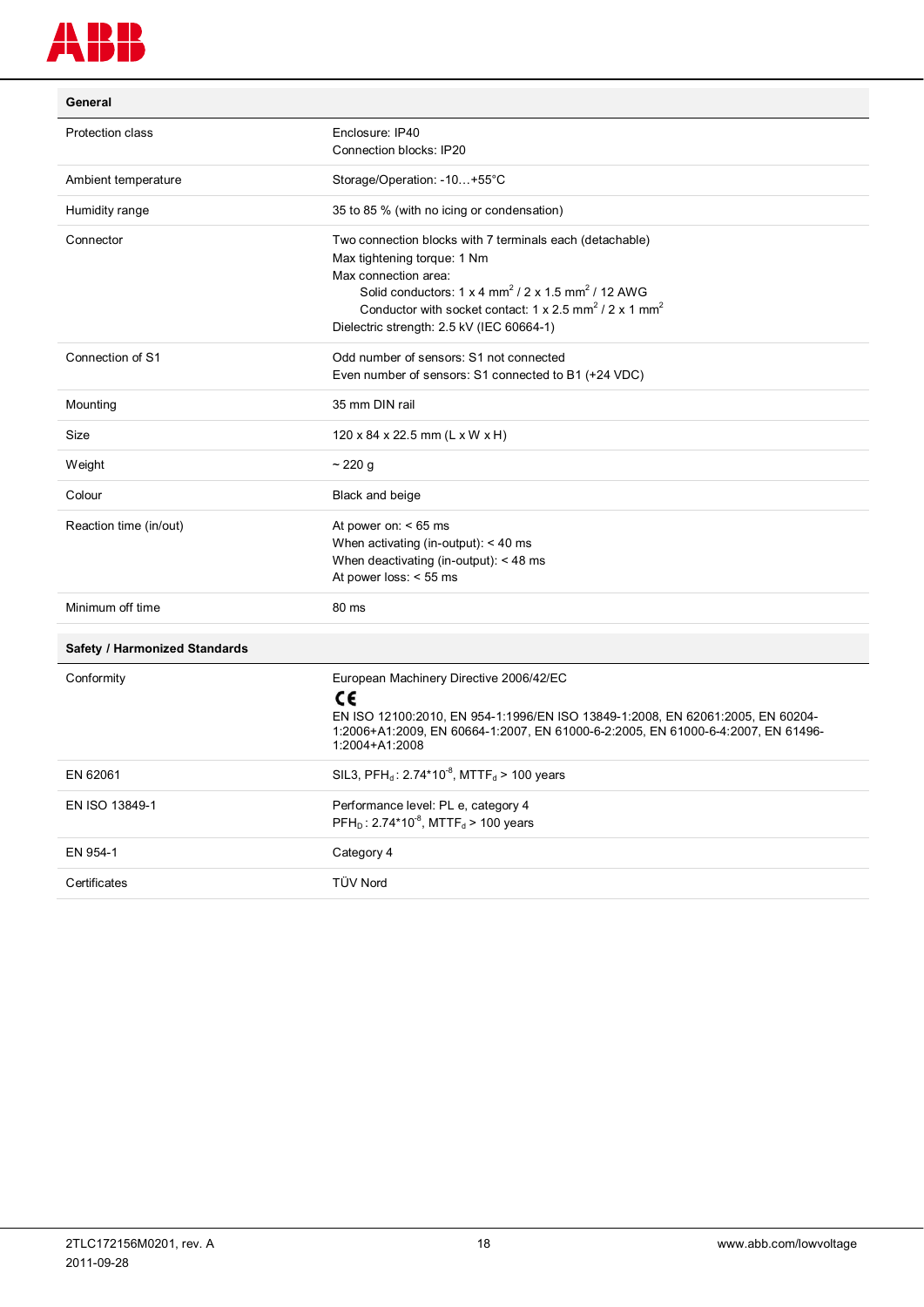

## **Dimensions**

#### **Vital 1 dimensions**



NB: All measurements in millimetres.

### **Intended use**

This equipment is intended for (CSA/UL Requirement):

- $\bullet$  Indoor use
- Altitude max 2000 m
- Maximum relative humidity 80% at max 31°C and decreasing linearly to 50% at 40°C.
- Pollution degree 2
- Installation category (overvoltage category) II: Local level, appliances, portable equipment, etc. with smaller transient overvoltage than installation category (overvoltage category) III.

This equipment is *not* to be used in *any* other way than stated in the technical description.